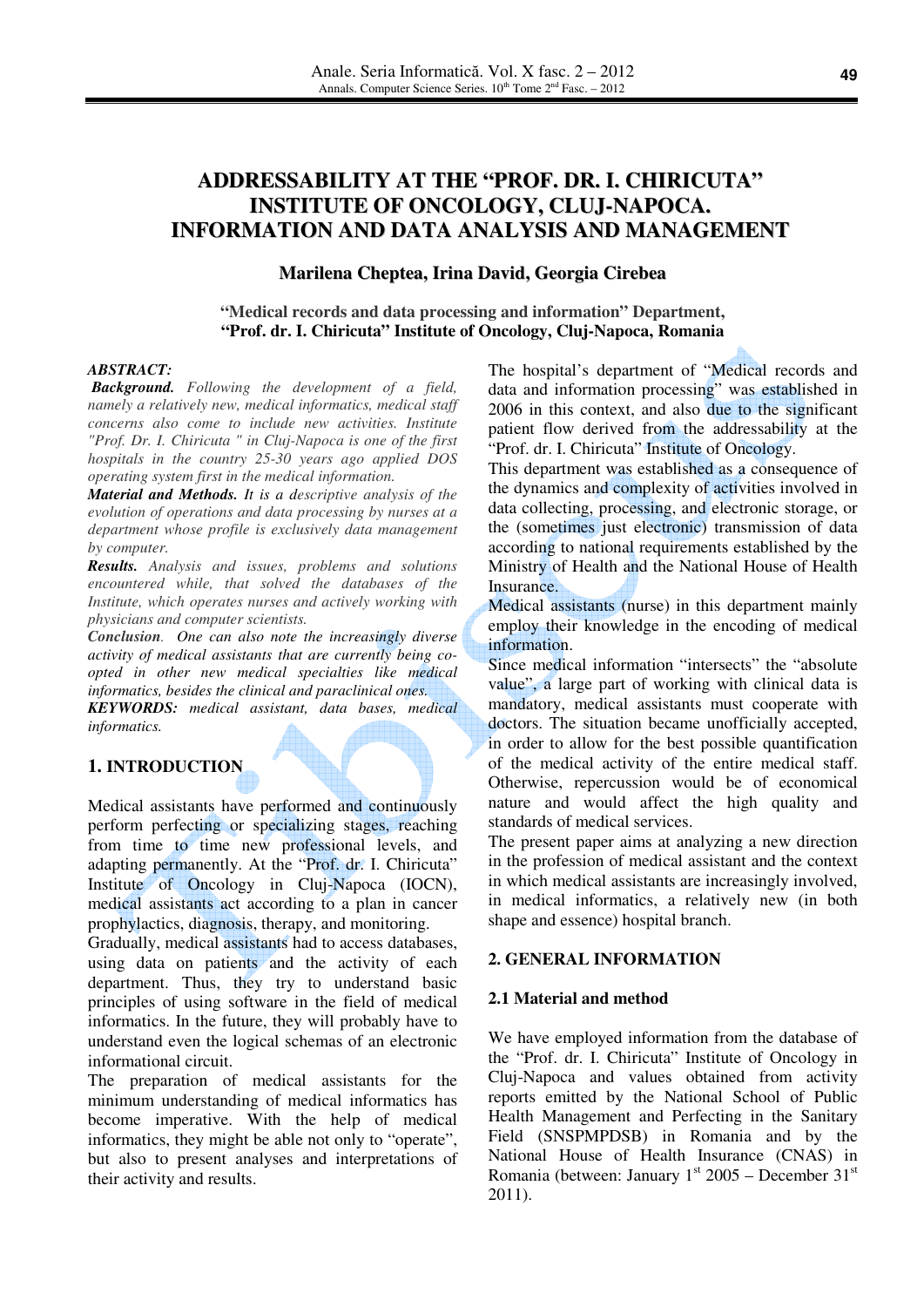General: the present paper is a descriptive, longitudinal study, a synthesis work of activities involving data management

Focused: it is a leading article for the activity of a new department.

Since 2006, the proportion of medical assistants in the structure of the "Medical records and data and information processing" department has increased. Until 10 years ago, most employees of this department were professional registrars and/or medical statisticians.

Patient data, in electronic format, is stored on 8 servers (250 PCs, work stations) and is saved periodically. Clinical observation sheets (the classical format) on paper are preserved for 30 years in case the diagnosis was malign and 15 years in case the diagnosis was benign; consultation records are either given new identification numbers or are kept for 5 years (according to the frequency of a patient's returning to the institute). Files of deceased patients are preserved for 30 years. One must note, as a peculiarity here, the fact that in case of a malign diagnosis, the patient receives a medical file containing all hospitalization episodes under a single identification number and a malign sheet number.

# **2.2 Results and discusion**

In 1994, record sheets for new patients were emitted after collecting electronic data, but primary data was used only in the identification of the medical file. Otherwise, all data was re-introduced in separate, independent databases.

In 2000, the emission of new patient record sheets was perfected (along the abandonment of alphabetic indexes on paper), with the automatic generation of the identification number and signaling of operation errors (patient personal identification number, existing cases at the time of inclusion in the system), a useful and significant aspect in order to ensure the quality of data and the exclusion of doubled cases.

The management of such information was based on unique identification numbers (IDN), confronted for uniqueness with the patient's personal identification number.

Another improvement adopted in 2000 consisted in the creation of connections between data in the new record sheets (perfected in 2011) that became repetitive (passportal data, minimum patient data) and the diagnosis and other data specific to each hospitalization episode of that patient.

Fig. 1 illustrates the dynamics of annually emitted new record sheets for specialized services requested by patients and provided at the "Prof. dr. I. Chiricuta" Institute of Oncology Cluj-Napoca.

The "Malign Registry" office is also functional since 2000 (Institutional Cancer Registry, electronic format) (Fig. 2).

A DRG codifying office was established in 2002 (Diagnostic Related Group: a system of classifying externalized patients according to their diagnosis) and it ensures a means of associating the types of patients to connected hospitalization costs [\*\*\*93].

The "Prof. dr. I. Chiricuta" Institute of Oncology in Cluj-Napoca was one of the 21 pilot hospitals in the country nominated and involved in the implementation of the actual financing system of hospitals (2002-2004) according to solved cases.

The financing of hospitals in Romania (USA, Europe, and Australia) is currently ensured, for the continuous hospitalization parts, through the DRG system (DRG financing is an algorithm resulted from the number of externalized cases, the complexity index of these cases (ICM) and the ponderated case cost  $(TCP)/solved = externalized$ ) Fig. 3.

A case's complexity (or ICM – Index of Case Mix), expresses the resources a hospital needs according to the patients it treats. The value of the ICM depends on the main diagnosis, the secondary diagnosis (comorbidity/complications), and the surgical and/or non-surgical procedure [\*\*\*00]).

In the DRG system there are supreme procedures that can receive the value of major diagnosis, namely the ATI, surgery, dialysis, transplant, and in vitro fertilization.

Centralizing data on a national level is performed through a unique application at country-level, which, at the time it was implemented, did not allow for the import of data from informatics applications typical to each hospital. At present, there are specialized companies that provide their services, support, and technical assistance in the import of data from the hospital into the SNSPMPDSB application; they also provide analysis, and, if needed, suggested corrections.

At the level of the IOCN, this is performed by the "Medical records and data and information processing" department with the aid of a few applications created from the invalidation rules of cases ([\*\*\*12]). A patient's data cannot be imported from the hospital's application, thus all passportal data and patients' minimum set of data are currently re-introduced in the SNSPMPDSB application.

This data transfer is currently under implementation in the case of continuous hospitalizations directly from the personalized electronic application employed by the hospital. Doctors, IT specialists, and medical assistants work together in the design of this data transfer.

Daily hospitalization is a relatively new concept, developed from the need to reduce hospitalization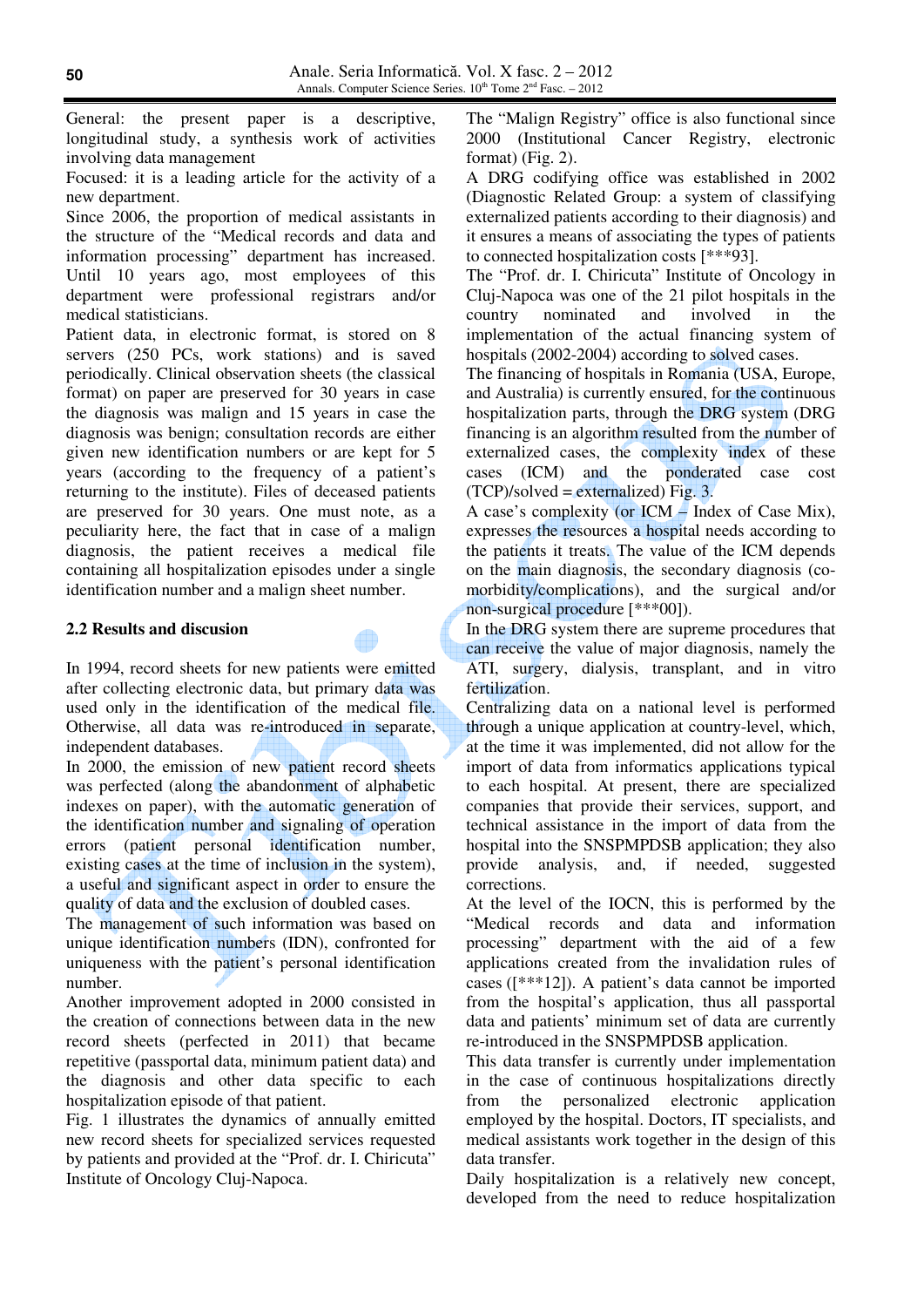costs when a patient's health state allows it. Daily hospitalization is the option of choice when offered medical assistance does not exceeded 12 hours. In such cases, the hospital's costs are covered by the house of health insurance exclusively for the medical services offered, thus excluding expenses on accommodation, food, overhead, and cleaning.

The accurate electronic record of performed daily hospitalizations is saved in electronic format since 2003 in the IOCN.

Starting with October  $1<sup>st</sup>$  2009, when the integrated Unique Informatics System was implemented (SIUI), activity related to the DRG codification for continuous hospitalization was extended, in a somewhat similar manner, to daily hospitalization cases. This SIUI reporting system is at the basis of financing procedures in the health system, besides the DRG codification system which is a system of funds allocation (Fig. 4).

In order to compare the various activities of hospital services and in order to quantify the health care providing activities, there is an international standardization created through classifications and codifying systems (personalized at country and hospital level: IOCN is specific in its codifying due to the especially complex pathology through comorbidity and/or complications: ICD-10 and CIM-10). Correspondences between codes assigned by the malign registry (CIM-10) and the DRG codes (ICD-10) are performed automatically (in electronic format for both daily and continuous hospitalizations)  $([***02,***93]).$ 



**Fig. 1. Addressability dynamics at the "Prof. dr. I. Chiricuta" Institute of Oncology Cluj-Napoca between 2005 and 2011** 



**Fig. 2. Dynamics of new malign cases monitored through the inclusion in the institutional malign registry at the "Prof. dr. I. Chiricuta" Institute of Oncology between 2005 and 2011**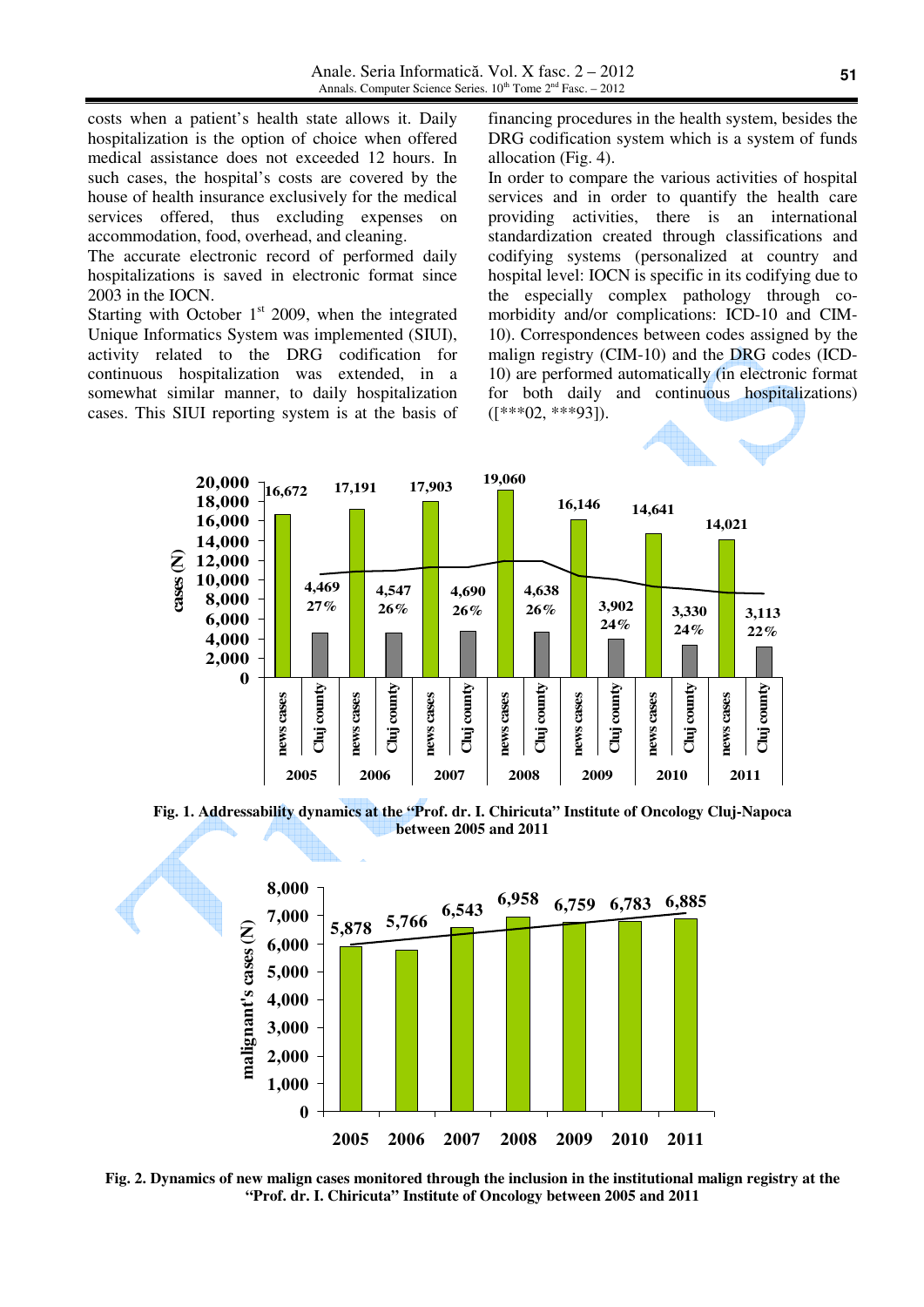

**Fig. 3. Dynamics of discharges versus ICM at the "Prof. dr. I. Chiricuta" Institute of Oncology between 2005 and 2011** 



**Fig. 4. Daily hospitalizations versus continous hospitalizations at the "Prof. dr. I. Chiricuta" Institute of Oncology Cluj-Napoca between 2005 and 2011** 

The ICM created in the end of a month, a trimester, or a year by each department and by the hospital at large, is sent to the institute and to all hospitals in the country, as files and reports. Following a joint work performed by the DRG office and IT specialists, there is currently an application, at hospital level, that generates ICM/ doctor. This will probably prove extremely useful in the future, in the light of new trends affecting the national managerial present system in the field of Health Care. Suggestions for a new means of remunerating medical personnel and hospitals take into consideration professional achievement as criteria.

### **3. CONCLUSIONS**

As a first and most significant conclusion, though apparently unconnected to the paper's topic, but